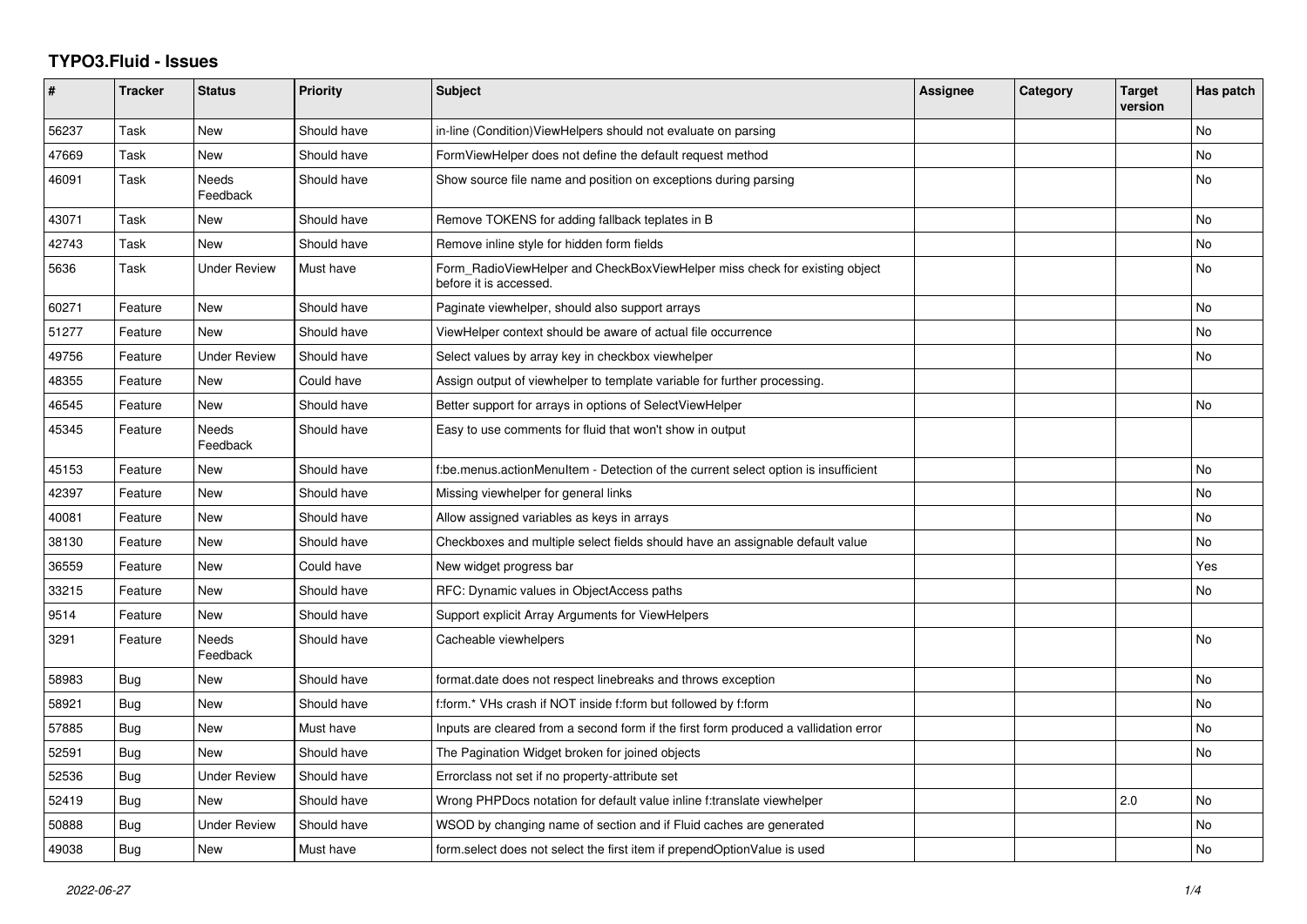| $\sharp$ | <b>Tracker</b> | <b>Status</b>       | <b>Priority</b>      | Subject                                                                                                     | <b>Assignee</b> | Category    | <b>Target</b><br>version | Has patch |
|----------|----------------|---------------------|----------------------|-------------------------------------------------------------------------------------------------------------|-----------------|-------------|--------------------------|-----------|
| 47006    | Bug            | <b>Under Review</b> | Should have          | widget identifier are not unique                                                                            |                 |             |                          | <b>No</b> |
| 28554    | <b>Bug</b>     | New                 | Should have          | (v4) implement feature flag to disable caching                                                              |                 |             |                          | No        |
| 28553    | Bug            | New                 | Should have          | improve XHProf test setup                                                                                   |                 |             |                          | No        |
| 28552    | Bug            | New                 | Should have          | (v5) write ViewHelper test for compiled run; adjust functional test to do two passes<br>(uncached & cached) |                 |             |                          | No        |
| 28550    | Bug            | New                 | Should have          | (v4) make widgets cacheable, i.e. not implement childnodeaccess interface                                   |                 |             |                          | No        |
| 28549    | Bug            | New                 | Should have          | make widgets cacheable, i.e. not implement childnodeaccess interface                                        |                 |             |                          | No        |
| 13045    | Bug            | New                 | Should have          | Entity decode of strings are different between if-conditions and output of variable                         |                 |             |                          |           |
| 32035    | Task           | New                 | Should have          | Improve fluid error messages                                                                                |                 | Core        |                          | Yes       |
| 62346    | Feature        | New                 | Could have           | f:comment should have high precende                                                                         |                 | Core        | 3.x                      | No        |
| 46257    | Feature        | <b>Under Review</b> | Should have          | Add escape sequence support for Fluid                                                                       |                 | Core        |                          | <b>No</b> |
| 30555    | Feature        | New                 | Could have           | Make TagBuilder more extensible                                                                             |                 | Core        |                          | No        |
| 10472    | Feature        | New                 | Could have           | Fluid Standalone distribution                                                                               |                 | Core        |                          | No        |
| 7608     | Feature        | New                 | Could have           | Configurable shorthand/object accessor delimiters                                                           |                 | Core        |                          | Yes       |
| 4704     | Feature        | New                 | Should have          | Improve parsing exception messages                                                                          |                 | Core        |                          |           |
| 1907     | Feature        | New                 | Could have           | Default values for view helpers based on context                                                            |                 | Core        |                          |           |
| 39990    | Bug            | New                 | Should have          | Same form twice in one template: hidden fields for empty values are only rendered<br>once                   |                 | Core        |                          | No        |
| 27607    | Bug            | <b>New</b>          | Must have            | Make Fluid comparisons work when first element is STRING, second is NULL.                                   |                 | Core        |                          | <b>No</b> |
| 3481     | Bug            | New                 | Should have          | Use ViewHelperVariableContainer in PostParseFacet                                                           |                 | Core        |                          | No        |
| 45394    | Task           | New                 | Should have          | Forwardport Unit test for standalone view                                                                   |                 | View        |                          | No        |
| 43072    | Task           | New                 | Should have          | Remove TOKENS for adding templates fallback in Backporter                                                   |                 | View        |                          | No        |
| 60181    | Feature        | New                 | Could have           | Caching mechanism for Fluid Views/Templates                                                                 |                 | View        |                          | No        |
| 8989     | Feature        | Needs<br>Feedback   | Could have           | Search path for fluid template files                                                                        |                 | View        |                          | No        |
| 46289    | Bug            | Needs<br>Feedback   | Should have          | Enable Escaping Interceptor in XML request format                                                           |                 | View        | 2.0.1                    | <b>No</b> |
| 38369    | Bug            | New                 | Must have            | Resource ViewHelpers should not fall back to request package                                                |                 | View        |                          | No        |
| 34309    | Task           | New                 | Could have           | Unknown ViewHelpers cause exception - should be handled more graceful                                       |                 | ViewHelpers |                          | No        |
| 26664    | Task           | New                 | Won't have this time | Clean up Form ViewHelpers                                                                                   |                 | ViewHelpers |                          | No        |
| 26658    | Task           | New                 | Won't have this time | Make Form ViewHelpers consistent                                                                            |                 | ViewHelpers |                          | No        |
| 10911    | Task           | New                 | Should have          | Tx_Fluid_ViewHelpers_Form_AbstractFormViewHelper->renderHiddenIdentityField<br>should be more reliable      |                 | ViewHelpers |                          | No        |
| 9950     | Task           | New                 | Should have          | Binding to nested arrays impossible for form-elements                                                       |                 | ViewHelpers |                          |           |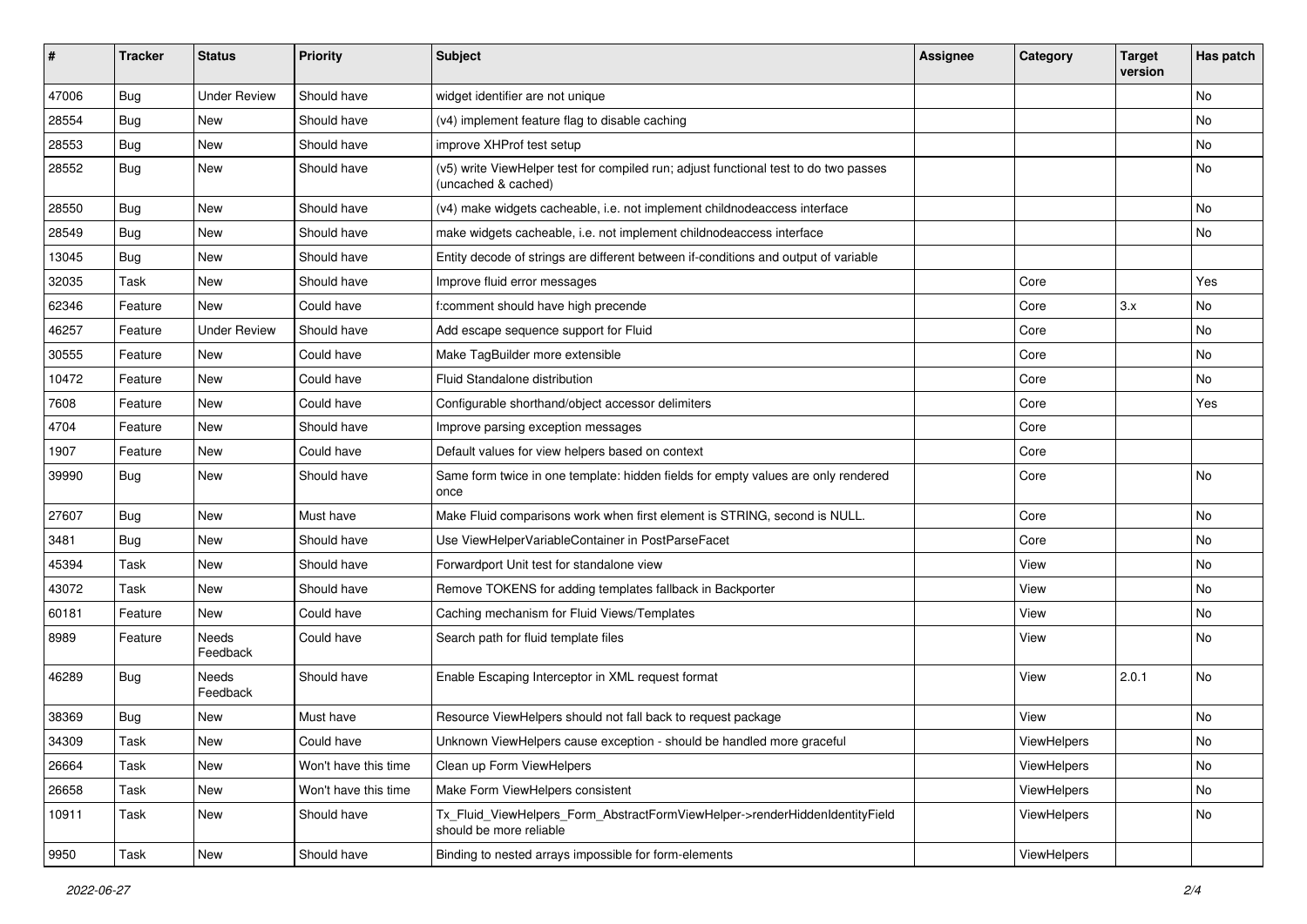| #     | <b>Tracker</b> | <b>Status</b>            | <b>Priority</b> | <b>Subject</b>                                                                                | <b>Assignee</b>             | Category           | <b>Target</b><br>version | Has patch |
|-------|----------------|--------------------------|-----------------|-----------------------------------------------------------------------------------------------|-----------------------------|--------------------|--------------------------|-----------|
| 60003 | Feature        | New                      | Should have     | Add required-Attribute to f:form.password                                                     |                             | ViewHelpers        |                          | <b>No</b> |
| 51100 | Feature        | New                      | Must have       | Links with absolute URI should have the option of URI Scheme                                  |                             | ViewHelpers        |                          | No        |
| 39936 | Feature        | New                      | Should have     | registerTagAttribute should handle default values                                             |                             | ViewHelpers        |                          | No        |
| 36410 | Feature        | New                      | Should have     | Allow templates to send arguments back to layout                                              |                             | ViewHelpers        |                          | No        |
| 65424 | Bug            | <b>Under Review</b>      | Should have     | SelectViewHelper must respect option(Value Label)Field for arrays                             |                             | ViewHelpers        |                          | No        |
| 60856 | Bug            | New                      | Must have       | Target attribute not supported by the form viewhelper                                         |                             | ViewHelpers        |                          | Yes       |
| 54284 | Bug            | New                      | Should have     | Default Option for Switch/Case VH                                                             |                             | ViewHelpers        |                          | No        |
| 49600 | Bug            | New                      | Should have     | f:form tag shown as a HTML on frontend                                                        |                             | ViewHelpers        |                          | No        |
| 44234 | Bug            | <b>Under Review</b>      | Should have     | selectViewHelper's sorting does not respect locale collation                                  |                             | ViewHelpers        | 2.1                      | No        |
| 40064 | Bug            | New                      | Must have       | Multiselect is not getting persisted                                                          |                             | <b>ViewHelpers</b> |                          | No        |
| 37619 | Bug            | New                      | Should have     | Fatal Error when using variable in name attribute of Section ViewHelper                       |                             | ViewHelpers        |                          | No        |
| 34682 | Bug            | <b>Under Review</b>      | Should have     | Radio Button missing checked on validation error                                              |                             | ViewHelpers        |                          | No        |
| 30937 | Bug            | New                      | Should have     | CropViewHelper stringToTruncate can't be supplied so it can't be easily extended              |                             | ViewHelpers        |                          | Yes       |
| 8648  | Bug            | New                      | Should have     | format.crop ViewHelper should support all features of the crop stdWrap function               |                             | ViewHelpers        |                          | No        |
| 31955 | Feature        | New                      | Should have     | f:uri.widget                                                                                  |                             | Widgets            |                          | No        |
| 45384 | Bug            | New                      | Must have       | Persisted entity object in widget-configuration cannot be deserialized (after reload)         |                             | Widgets            | 2.0.1                    | No        |
| 36655 | Bug            | New                      | Should have     | <b>Pagination Links</b>                                                                       |                             | Widgets            |                          | No        |
| 51239 | Bug            | <b>Under Review</b>      | Must have       | AbstractViewHelper use incorrect method signature for "\$this->systemLogger->log()"           | Adrian Föder                | Core               |                          | Yes       |
| 54195 | Task           | New                      | Should have     | Rename and move FormViewHelper's errorClass value, currently 'f3-form-error'                  | Adrian Föder                | ViewHelpers        |                          | No        |
| 59057 | Bug            | <b>Under Review</b>      | Must have       | Hidden empty value fields shoud be disabled when related field is disabled                    | <b>Bastian</b><br>Waidelich | ViewHelpers        |                          | No        |
| 58862 | <b>Bug</b>     | <b>Needs</b><br>Feedback | Should have     | FormViewHelper doesn't accept NULL as value for \$arguments                                   | <b>Bastian</b><br>Waidelich | ViewHelpers        |                          | Yes       |
| 53806 | Bug            | Under Review             | Should have     | Paginate widget maximumNumberOfLinks rendering wrong number of links                          | <b>Bastian</b><br>Waidelich | Widgets            |                          | No        |
| 55008 | Bug            | <b>Under Review</b>      | Should have     | Interceptors should be used in Partials                                                       | Christian Müller            |                    |                          | No        |
| 3725  | Feature        | New                      | Could have      | <b>CSS Engine</b>                                                                             | Christian Müller            | ViewHelpers        |                          | <b>No</b> |
| 33628 | Bug            | Needs<br>Feedback        | Must have       | Multicheckboxes (multiselect) for Collections don't work                                      | Christian Müller            | ViewHelpers        |                          | No        |
| 37095 | Feature        | New                      | Should have     | It should be possible to set a different template on a Fluid TemplateView inside an<br>action | Christopher<br>Hlubek       |                    |                          | No        |
| 8491  | Task           | Needs<br>Feedback        | Should have     | link.action and uri.action differ in absolute argument                                        | Karsten<br>Dambekalns       | ViewHelpers        |                          | No        |
| 43346 | Feature        | <b>Under Review</b>      | Should have     | Allow property mapping configuration via template                                             | Karsten<br>Dambekalns       | ViewHelpers        | 2.1                      | No        |